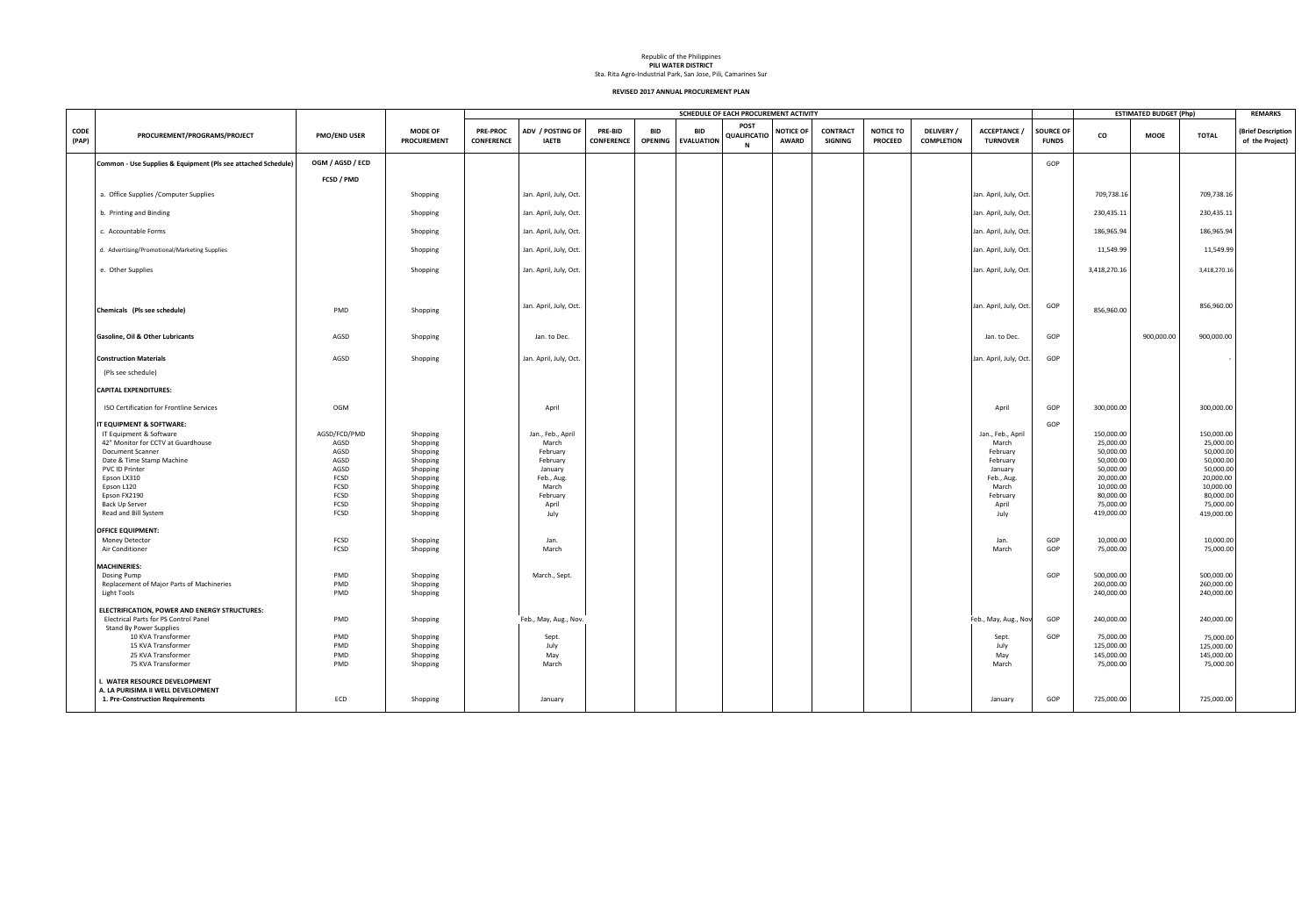Republic of the Philippines **PILI WATER DISTRICT**

Sta. Rita Agro-Industrial Park, San Jose, Pili, Camarines Sur

|                      |                                                                                                                                                      |                     |                                      |                                      |                                        |                                     |                              |                                 | SCHEDULE OF EACH PROCUREMENT ACTIVITY |                                  |                                   |                                    |                                      |                                         |                                  |                            | <b>ESTIMATED BUDGET (Php)</b> |                          | <b>REMARKS</b>                        |
|----------------------|------------------------------------------------------------------------------------------------------------------------------------------------------|---------------------|--------------------------------------|--------------------------------------|----------------------------------------|-------------------------------------|------------------------------|---------------------------------|---------------------------------------|----------------------------------|-----------------------------------|------------------------------------|--------------------------------------|-----------------------------------------|----------------------------------|----------------------------|-------------------------------|--------------------------|---------------------------------------|
| <b>CODE</b><br>(PAP) | PROCUREMENT/PROGRAMS/PROJECT                                                                                                                         | <b>PMO/END USER</b> | <b>MODE OF</b><br><b>PROCUREMENT</b> | <b>PRE-PROC</b><br><b>CONFERENCE</b> | ADV / POSTING OF<br><b>IAETB</b>       | <b>PRE-BID</b><br><b>CONFERENCE</b> | <b>BID</b><br><b>OPENING</b> | <b>BID</b><br><b>EVALUATION</b> | <b>POST</b><br>QUALIFICATIO<br>N      | <b>NOTICE OF</b><br><b>AWARD</b> | <b>CONTRACT</b><br><b>SIGNING</b> | <b>NOTICE TO</b><br><b>PROCEED</b> | <b>DELIVERY</b><br><b>COMPLETION</b> | <b>ACCEPTANCE</b><br><b>TURNOVER</b>    | <b>SOURCE OF</b><br><b>FUNDS</b> | CO                         | <b>MOOE</b>                   | <b>TOTAL</b>             | (Brief Description<br>of the Project) |
|                      | 2. Contract<br>a. Drilling of 300mm x 150m Production/<br><b>Exploration Well</b>                                                                    | ECD                 | Agency to Agency                     |                                      | Jan., April, June                      |                                     |                              |                                 |                                       |                                  |                                   |                                    |                                      | Jan., April, June                       | GOP                              | 1,963,592.00               |                               | 1,963,592.00             |                                       |
|                      | b. Electro-Mechanical Equipment                                                                                                                      | ECD                 | <b>Public Bidding</b>                |                                      | Apr. 6 - 12                            | Apr. 11                             | Apr. 25                      | Apr. 26                         | Apr. 27 - 28                          | May 2                            | May 3                             | May 4                              | June 3                               |                                         |                                  | 3,811,147.29               |                               | 3,811,147.29             |                                       |
|                      | c. Supply, Installation and Commissioning of<br>Power Supply                                                                                         | <b>ECD</b>          | <b>Public Bidding</b>                |                                      | Apr. 6 - 12                            | Apr. 11                             | Apr. 25                      | Apr. 26                         | Apr. 27 - 28                          | May 2                            | May 3                             | May 4                              | June 3                               |                                         |                                  | 1,102,100.00               |                               | 1,102,100.00             |                                       |
|                      | 3. By Administration<br>a. Site Development and Associated Civil Works                                                                               |                     |                                      |                                      |                                        |                                     |                              |                                 |                                       |                                  |                                   |                                    |                                      |                                         |                                  |                            |                               |                          |                                       |
|                      | Materials                                                                                                                                            | ECD                 | <b>Public Bidding</b>                | Jan. 18                              | Jan. 24 - 31                           | Jan. 30                             | Feb. 13                      | Feb. 14                         | Feb. 15 - 16                          | Feb. 17                          | Feb. 21                           | Feb. 22                            | March 24                             |                                         | GOP                              | 1,205,719.75               |                               | 1,205,719.75             |                                       |
|                      | Labor<br>Health & Safety/Contingencies/GESA                                                                                                          | ECD<br>ECD          | By Administration<br>Shopping        |                                      | Feb., June, July, Aug.<br>Feb., Aug.   |                                     |                              |                                 |                                       |                                  |                                   |                                    |                                      | Feb., June, July, Aug.<br>Feb., Aug.    |                                  | 335,350.00<br>210,339.07   |                               | 335,350.00<br>210,339.07 |                                       |
|                      | b. Stainless Screens and Casings, Transmission<br>Pipelines, Fittings and Automatic Screen Filter                                                    |                     |                                      |                                      |                                        |                                     |                              |                                 |                                       |                                  |                                   |                                    |                                      |                                         |                                  |                            |                               |                          |                                       |
|                      | Materials                                                                                                                                            | ECD                 | <b>Public Bidding</b>                | Feb. 16                              | Feb. 21 - 28                           | Feb. 27                             | Mar. 13                      | March 14                        | March 15 - 16                         | March 17                         | March 20                          | March 21                           | April 20                             |                                         | GOP                              | 2,839,499.00               |                               | 2,839,499.00             |                                       |
|                      | Labor<br>Health & Safety/Contingencies/GESA                                                                                                          | ECD<br>ECD          | By Administration<br>Shopping        |                                      | July, August<br>Feb., August           |                                     |                              |                                 |                                       |                                  |                                   |                                    |                                      | July, August<br>Feb., August            |                                  | 55,200.00<br>385,010.87    |                               | 55,200.00<br>385,010.87  |                                       |
|                      | <b>B. CAROYROYAN WELL DEVELOPMENT</b>                                                                                                                |                     |                                      |                                      |                                        |                                     |                              |                                 |                                       |                                  |                                   |                                    |                                      |                                         |                                  |                            |                               |                          |                                       |
|                      | 1. Pre-Construction Requirements                                                                                                                     | ECD                 | Shopping                             |                                      | February                               |                                     |                              |                                 |                                       |                                  |                                   |                                    |                                      | February                                | GOP                              | 725,000.00                 |                               | 725,000.00               |                                       |
|                      | 2. Contract<br>a. Drilling of 300mm x 150m Production/                                                                                               | ECD                 | <b>Public Bidding</b>                | Jan. 19                              | Jan. 24 - 31                           | Jan. 30                             | Feb. 13                      | Feb. 14                         | Feb. 15-16                            | Feb. 17                          | Feb. 20                           | Feb. 21                            |                                      |                                         | <b>GOP</b>                       | 4,510,062.65               |                               | 4,510,062.65             |                                       |
|                      | <b>Exploration Well</b>                                                                                                                              |                     |                                      |                                      |                                        |                                     |                              |                                 |                                       |                                  |                                   |                                    |                                      |                                         |                                  |                            |                               |                          |                                       |
|                      | b. Electro-Mechanical Equipment                                                                                                                      | ECD                 | <b>Public Bidding</b>                | June 2                               | June 8 - 14                            | June 13                             | June 27                      | June 28                         | June 29 - 30                          | July 3                           | July 4                            | July 5                             |                                      |                                         |                                  | 2,862,370.00               |                               | 2,862,370.00             |                                       |
|                      | c. Supply, Installation and Commissioning of<br>Power Supply                                                                                         | <b>ECD</b>          | <b>Public Bidding</b>                | July 3                               | July 6 - 12                            | July 11                             | July 25                      | July 26                         | July 27 - 28                          | July 31                          | Aug. 1                            | Aug. 2                             |                                      |                                         |                                  | 2,462,877.29               |                               | 2,462,877.29             |                                       |
|                      | 3. By Administration                                                                                                                                 |                     |                                      |                                      |                                        |                                     |                              |                                 |                                       |                                  |                                   |                                    |                                      |                                         |                                  |                            |                               |                          |                                       |
|                      | a. Site Development and Associated Civil Works                                                                                                       |                     |                                      |                                      |                                        |                                     |                              |                                 |                                       |                                  |                                   |                                    |                                      |                                         |                                  |                            |                               |                          |                                       |
|                      | Materials                                                                                                                                            | ECD<br>ECD          | <b>Public Bidding</b>                | Jan. 18                              | Jan. 23 - 31                           | Jan. 30                             | Feb. 13                      | Feb. 14                         | Feb. 15 - 16                          | Feb. 17                          | Feb. 20                           | Feb. 21                            |                                      |                                         | GOP                              | 1,205,719.75<br>335,350.00 |                               | 1,205,719.75             |                                       |
|                      | Labor<br>Health & Safety/Contingencies/GESA                                                                                                          | ECD                 | By Administration<br>Shopping        |                                      | Mar., July, Aug., Sept<br>March, Sept. |                                     |                              |                                 |                                       |                                  |                                   |                                    |                                      | Mar., July, Aug., Sept.<br>March, Sept. |                                  | 210,339.07                 |                               | 335,350.00<br>210,339.07 |                                       |
|                      | b. Stainless Screens / Casings, Transmission<br>Pipelines, Fittings and Automatic Screen Filter                                                      |                     |                                      |                                      |                                        |                                     |                              |                                 |                                       |                                  |                                   |                                    |                                      |                                         |                                  |                            |                               |                          |                                       |
|                      | Materials                                                                                                                                            | ECD                 | <b>Public Bidding</b>                | March 15                             | Mar. 23 - 29                           | March 28                            | April 11                     | April 12                        | April 13 - 14                         | April 17                         | April 18                          | April 19                           |                                      | June                                    | GOP                              | 1,852,575.00               |                               | 1,852,575.00             |                                       |
|                      | Labor<br>Health & Safety/Contingencies/GESA                                                                                                          | ECD<br><b>ECD</b>   | By Administration<br>Shopping        |                                      | Aug., Sept.<br>June, Sept.             |                                     |                              |                                 |                                       |                                  |                                   |                                    |                                      |                                         |                                  | 489,379.00<br>98,000.00    |                               | 489,379.00<br>98,000.00  |                                       |
|                      | II. REHABILITATION OF WATER SOURCE AND FACILITIES<br>A. Rehabilitation/Relocation of Fire Hydrants at<br>Palestina, San Isidro, San Vicente, New San |                     |                                      |                                      |                                        |                                     |                              |                                 |                                       |                                  |                                   |                                    |                                      |                                         |                                  |                            |                               |                          |                                       |
|                      | Roque and Anayan, Pili, Camarines Sur                                                                                                                |                     |                                      |                                      |                                        |                                     |                              |                                 |                                       |                                  |                                   |                                    |                                      |                                         |                                  |                            |                               |                          |                                       |
|                      | Materials                                                                                                                                            | ECD                 | Shopping                             |                                      | March                                  |                                     |                              |                                 |                                       |                                  |                                   |                                    |                                      |                                         | GOP                              | 172,732.00                 |                               | 172,732.00               |                                       |
|                      | Labor                                                                                                                                                | ECD                 | By Administration                    |                                      | Mar. Apr. May, June                    |                                     |                              |                                 |                                       |                                  |                                   |                                    |                                      |                                         |                                  | 100,800.00                 |                               | 100,800.00               |                                       |
|                      | Health & Safety/Contingencies/GESA                                                                                                                   | ECD                 | Shopping                             |                                      | June                                   |                                     |                              |                                 |                                       |                                  |                                   |                                    |                                      |                                         |                                  | 35,559.16                  |                               | 35,559.16                |                                       |
|                      | B. Installation of Temporary Bridge Pipe Crossing at<br>Himaao Bridge, Anayan Bridge, Hamorawon                                                      |                     |                                      |                                      | Apr. May, June                         |                                     |                              |                                 |                                       |                                  |                                   |                                    |                                      |                                         |                                  |                            |                               |                          |                                       |
|                      | Bridge and Pili Diversion Bridges                                                                                                                    | ECD                 | Shopping/                            |                                      | July, Aug. Sept.                       |                                     |                              |                                 |                                       |                                  |                                   |                                    |                                      |                                         | GOP                              | 1,800,000.00               |                               | 1,800,000.00             |                                       |
|                      | III. REHABILITATION / EXTENSION OF<br><b>TRANSMISSION/DISTRIBUTION LINES</b>                                                                         |                     |                                      |                                      |                                        |                                     |                              |                                 |                                       |                                  |                                   |                                    |                                      |                                         |                                  |                            |                               |                          |                                       |
|                      | A. Installation of Parallel Transmission Pipelines at<br>BSP Cadlan to Palestina, Pili, Camarines Sur                                                |                     |                                      |                                      |                                        |                                     |                              |                                 |                                       |                                  |                                   |                                    |                                      |                                         |                                  |                            |                               |                          |                                       |
|                      | Materials                                                                                                                                            | ECD                 | <b>Public Bidding</b>                | Jan. 23                              | Jan. 26 - Feb. 1                       | Jan. 31                             | Feb. 14                      | Feb. 15                         | Feb. 16 - 17                          | Feb. 20                          | Feb. 21                           | Feb. 22                            | Mar. 22                              |                                         | GOP                              | 1,330,202.00               |                               | 1,330,202.00             |                                       |
|                      | Permits and Bond                                                                                                                                     | ECD                 |                                      |                                      | February                               |                                     |                              |                                 |                                       |                                  |                                   |                                    |                                      |                                         |                                  | 522,100.00                 |                               | 522,100.00               |                                       |
|                      | Labor                                                                                                                                                | ECD                 | By Administration                    |                                      | Mar. Apr. May, June                    |                                     |                              |                                 |                                       |                                  |                                   |                                    |                                      |                                         |                                  | 30,000.00                  |                               | 30,000.00                |                                       |
|                      | Health & Safety/Contingencies/GESA                                                                                                                   | ECD                 | Shopping                             |                                      | June                                   |                                     |                              |                                 |                                       |                                  |                                   |                                    |                                      |                                         |                                  | 240,799.26                 |                               | 240,799.26               |                                       |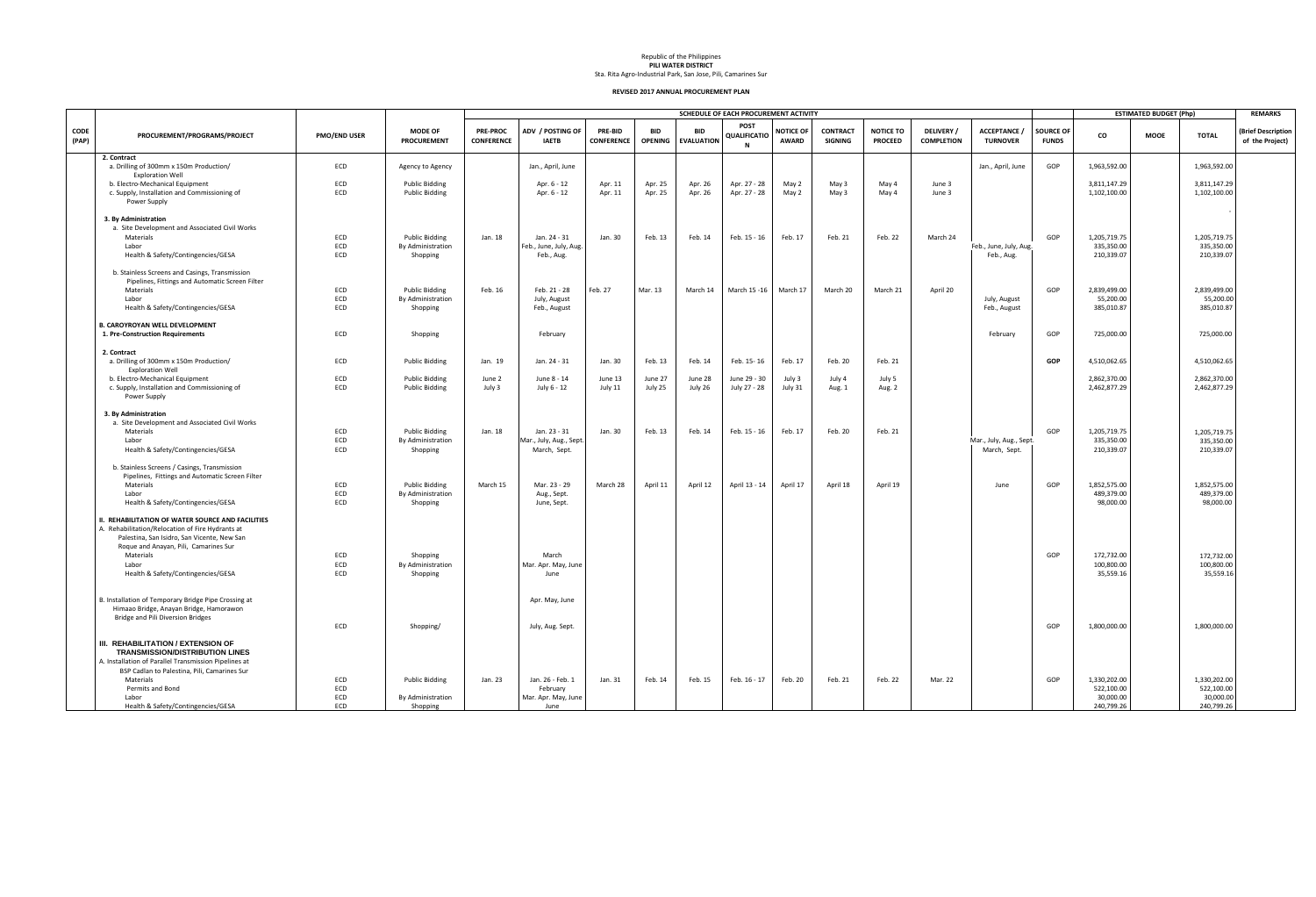Republic of the Philippines **PILI WATER DISTRICT**

Sta. Rita Agro-Industrial Park, San Jose, Pili, Camarines Sur

|                      |                                                                                                                                                    |                     |                                           |                                      |                                          |                                     |                              |                                 | SCHEDULE OF EACH PROCUREMENT ACTIVITY |                                  |                            |                                    |                                      |                                      |                                  |                                      | <b>ESTIMATED BUDGET (Php)</b> |                                      | <b>REMARKS</b>                        |
|----------------------|----------------------------------------------------------------------------------------------------------------------------------------------------|---------------------|-------------------------------------------|--------------------------------------|------------------------------------------|-------------------------------------|------------------------------|---------------------------------|---------------------------------------|----------------------------------|----------------------------|------------------------------------|--------------------------------------|--------------------------------------|----------------------------------|--------------------------------------|-------------------------------|--------------------------------------|---------------------------------------|
| <b>CODE</b><br>(PAP) | PROCUREMENT/PROGRAMS/PROJECT                                                                                                                       | <b>PMO/END USER</b> | <b>MODE OF</b><br><b>PROCUREMENT</b>      | <b>PRE-PROC</b><br><b>CONFERENCE</b> | ADV / POSTING OF<br><b>IAETB</b>         | <b>PRE-BID</b><br><b>CONFERENCE</b> | <b>BID</b><br><b>OPENING</b> | <b>BID</b><br><b>EVALUATION</b> | <b>POST</b><br>QUALIFICATIO<br>- N    | <b>NOTICE OF</b><br><b>AWARD</b> | <b>CONTRACT</b><br>SIGNING | <b>NOTICE TO</b><br><b>PROCEED</b> | <b>DELIVERY</b><br><b>COMPLETION</b> | <b>ACCEPTANCE</b><br><b>TURNOVER</b> | <b>SOURCE OF</b><br><b>FUNDS</b> | CO                                   | <b>MOOE</b>                   | <b>TOTAL</b>                         | (Brief Description<br>of the Project) |
|                      | B. Installation of Distribution Pipelines at Bliss,                                                                                                |                     |                                           |                                      |                                          |                                     |                              |                                 |                                       |                                  |                            |                                    |                                      |                                      |                                  |                                      |                               |                                      |                                       |
|                      | Palestina to Zone 6, San Antonio - Milaor<br>Materials                                                                                             | ECD                 | Shopping                                  |                                      | June                                     |                                     |                              |                                 |                                       |                                  |                            |                                    |                                      |                                      | GOP                              | 254,692.50                           |                               | 254,692.50                           |                                       |
|                      | Labor                                                                                                                                              | ECD                 | By Administration                         |                                      | June, July, Aug.                         |                                     |                              |                                 |                                       |                                  |                            |                                    |                                      |                                      |                                  | 137,900.00                           |                               | 137,900.00                           |                                       |
|                      | Health & Safety/Contingencies/GESA                                                                                                                 | ECD                 | Shopping                                  |                                      | August                                   |                                     |                              |                                 |                                       |                                  |                            |                                    |                                      |                                      |                                  | 51,037.03                            |                               | 51,037.03                            |                                       |
|                      | C. Installation of Distribution Pipelines at Sitio                                                                                                 |                     |                                           |                                      |                                          |                                     |                              |                                 |                                       |                                  |                            |                                    |                                      |                                      |                                  |                                      |                               |                                      |                                       |
|                      | Yabo, Palestina, Pili, Camarines Sur<br>Materials                                                                                                  | ECD                 | <b>Public Bidding</b>                     | June 8                               | June 15 - 21                             | June 20                             | July 4                       | July 5                          | July 6 - 7                            | July 10                          | July 11                    | July 12                            |                                      |                                      | GOP                              | 677,151.25                           |                               | 677,151.25                           |                                       |
|                      | Labor                                                                                                                                              | ECD                 | By Administration                         |                                      | June, July, Aug. Sept                    |                                     |                              |                                 |                                       |                                  |                            |                                    |                                      |                                      |                                  | 293,900.00                           |                               | 293,900.00                           |                                       |
|                      | Health & Safety/Contingencies/GESA                                                                                                                 | ECD                 | Shopping                                  |                                      | Ocotber                                  |                                     |                              |                                 |                                       |                                  |                            |                                    |                                      |                                      |                                  | 126,236.66                           |                               | 126,236.66                           |                                       |
|                      | D. Installation of Distribution Pipelines at Himaao,                                                                                               |                     |                                           |                                      |                                          |                                     |                              |                                 |                                       |                                  |                            |                                    |                                      |                                      |                                  |                                      |                               |                                      |                                       |
|                      | Centro to PENSUMIL Housing, Himaao, Pili                                                                                                           |                     |                                           |                                      |                                          |                                     |                              |                                 |                                       |                                  |                            |                                    |                                      |                                      |                                  |                                      |                               |                                      |                                       |
|                      | Materials                                                                                                                                          | ECD                 | <b>Public Bidding</b>                     | Jan. 23                              | Jan. 26 - Feb. 1<br>Mar. Apr. May, June, | Jan. 31                             | Feb. 14                      | Feb. 15                         | Feb. 16 - 17                          | Feb. 20                          | Feb. 21                    | Feb. 22                            | Mar. 22                              |                                      | GOP                              | 907,837.00                           |                               | 907,837.00                           |                                       |
|                      | Labor                                                                                                                                              | ECD                 | By Administration                         |                                      |                                          |                                     |                              |                                 |                                       |                                  |                            |                                    |                                      |                                      |                                  | 448,350.00                           |                               | 448,350.00                           |                                       |
|                      | Health & Safety/Contingencies/GESA                                                                                                                 | ECD                 | Shopping                                  |                                      | July<br>August                           |                                     |                              |                                 |                                       |                                  |                            |                                    |                                      |                                      |                                  | 176,304.31                           |                               | 176,304.31                           |                                       |
|                      | E. Rehabilitation of Distribution Lines at Sudusta                                                                                                 |                     |                                           |                                      |                                          |                                     |                              |                                 |                                       |                                  |                            |                                    |                                      |                                      |                                  |                                      |                               |                                      |                                       |
|                      |                                                                                                                                                    |                     |                                           |                                      |                                          |                                     |                              |                                 |                                       |                                  |                            |                                    |                                      |                                      |                                  |                                      |                               |                                      |                                       |
|                      | Village, Caroyroyan, Pili, Camarines Sur<br>Materials                                                                                              | ECD                 | Shopping                                  |                                      | March                                    |                                     |                              |                                 |                                       |                                  |                            |                                    |                                      |                                      | GOP                              | 423,345.50                           |                               | 423,345.50                           |                                       |
|                      | Labor                                                                                                                                              | ECD                 | By Administration                         |                                      | Mar. April, May                          |                                     |                              |                                 |                                       |                                  |                            |                                    |                                      |                                      |                                  | 192,525.00                           |                               | 192,525.00                           |                                       |
|                      | Health & Safety/Contingencies/GESA                                                                                                                 | ECD                 | Shopping                                  |                                      | May                                      |                                     |                              |                                 |                                       |                                  |                            |                                    |                                      |                                      |                                  | 80,063.17                            |                               | 80,063.17                            |                                       |
|                      | IV. IMPROVEMENT OF PIWAD FACILITIES<br>A. Construction of Guardhouse at PIWAD Compound<br>Materials<br>Labor<br>Health & Safety/Contingencies/GESA | ECD<br>ECD<br>ECD   | Shopping<br>By Administration<br>Shopping |                                      | March<br>Mar. Apr. May<br>May            |                                     |                              |                                 |                                       |                                  |                            |                                    |                                      |                                      | GOP                              | 213,073.00<br>63,800.00<br>35,993.49 |                               | 213,073.00<br>63,800.00<br>35,993.49 |                                       |
|                      | B. Improvement of FCSD Office                                                                                                                      |                     |                                           |                                      |                                          |                                     |                              |                                 |                                       |                                  |                            |                                    |                                      |                                      |                                  |                                      |                               |                                      |                                       |
|                      | Materials                                                                                                                                          | ECD                 | Shopping                                  |                                      | March                                    |                                     |                              |                                 |                                       |                                  |                            |                                    |                                      |                                      | GOP                              | 298,500.00                           |                               | 298,500.00                           |                                       |
|                      | Labor                                                                                                                                              | ECD                 | By Administration                         |                                      | March, April                             |                                     |                              |                                 |                                       |                                  |                            |                                    |                                      |                                      |                                  | 89,550.00                            |                               | 89,550.00                            |                                       |
|                      | Health & Safety/Contingencies/GESA                                                                                                                 | ECD                 | Shopping                                  |                                      | April                                    |                                     |                              |                                 |                                       |                                  |                            |                                    |                                      |                                      |                                  | 50,446.50                            |                               | 50,446.50                            |                                       |
|                      | 2016 CARRY-OVER PROJECTS:<br>A. BSP-CADLAN WELL DEVELOPMENT<br>1. Contract                                                                         |                     |                                           |                                      |                                          |                                     |                              |                                 |                                       |                                  |                            |                                    |                                      |                                      |                                  |                                      |                               |                                      |                                       |
|                      | a. Drilling of 300mm x 150m Production/<br><b>Exploratiion Well</b>                                                                                | ECD                 | Agency to Agency                          |                                      | January                                  |                                     |                              |                                 |                                       |                                  |                            |                                    |                                      |                                      | GOP                              | 241,551.24                           |                               | 241,551.24                           |                                       |
|                      | b. Electro-Mechanical Equipment                                                                                                                    | ECD                 | <b>Public Bidding</b>                     |                                      | Jan. 22 - Feb. 1                         | Jan. 31                             | Feb. 14                      | Feb. 15                         | Feb. 16 - 17                          | Feb. 20                          | Feb. 21                    | Feb. 22                            | Mar. 24                              |                                      |                                  | 3,266,000.00                         |                               | 3,266,000.00                         |                                       |
|                      | c. Supply, Installation and Commissioning of<br>Power Supply and Appurtenances                                                                     | ECD                 | <b>Public Bidding</b>                     |                                      | Jan. 22 - Feb. 1                         | Jan. 31                             | Feb. 14                      | Feb. 15                         | Feb. 16 - 17                          | Feb. 20                          | Feb. 21                    | Feb. 22                            | Mar. 24                              |                                      |                                  | 1,135,650.00                         |                               | 1,135,650.00                         |                                       |
|                      | 2. By Administration                                                                                                                               |                     |                                           |                                      |                                          |                                     |                              |                                 |                                       |                                  |                            |                                    |                                      |                                      |                                  |                                      |                               |                                      |                                       |
|                      | a. Site Development and Associated Civil Works                                                                                                     |                     |                                           |                                      |                                          |                                     |                              |                                 |                                       |                                  |                            |                                    |                                      |                                      |                                  |                                      |                               |                                      |                                       |
|                      | Labor<br>Health & Safety/Contingencies/GESA                                                                                                        | ECD<br>ECD          | Shopping<br>Shopping                      |                                      | January<br>January                       |                                     |                              |                                 |                                       |                                  |                            |                                    |                                      |                                      | GOP                              | 72,362.50<br>165,607.20              |                               | 72,362.50<br>165,607.20              |                                       |
|                      | b. Transmission Pipelines, Fittings and                                                                                                            |                     |                                           |                                      |                                          |                                     |                              |                                 |                                       |                                  |                            |                                    |                                      |                                      |                                  |                                      |                               |                                      |                                       |
|                      | Automatic Screen Filter                                                                                                                            |                     |                                           |                                      |                                          |                                     |                              |                                 |                                       |                                  |                            |                                    |                                      |                                      |                                  |                                      |                               |                                      |                                       |
|                      | Materials                                                                                                                                          | ECD                 | <b>Public Bidding</b>                     | Jan. 23                              | Jan 26 - Feb. 1                          | Jan. 31                             | Feb. 14                      | Feb. 15                         | Feb. 16 - 17                          | Feb. 20                          | Feb. 21                    | Feb. 22                            |                                      |                                      | GOP                              | 1,021,757.00                         |                               | 1,021,757.00                         |                                       |
|                      | Labor<br>Health & Safety/Contingencies/GESA                                                                                                        | ECD<br>ECD          | By Administration<br>Shopping             |                                      | February<br>February                     |                                     |                              |                                 |                                       |                                  |                            |                                    |                                      |                                      |                                  | 36,700.00<br>137,559.41              |                               | 36,700.00<br>137,559.41              |                                       |
|                      | B. CONSTRUCTION OF ADDITIONAL RAPID<br>SAND FILTER AT BONCAO, CURRY, PILI                                                                          |                     |                                           |                                      |                                          |                                     |                              |                                 |                                       |                                  |                            |                                    |                                      |                                      |                                  |                                      |                               |                                      |                                       |
|                      | Labor                                                                                                                                              | ECD                 | By Administration                         |                                      | Jan. Feb. March                          |                                     |                              |                                 |                                       |                                  |                            |                                    |                                      |                                      | GOP                              | 241,125.00                           |                               | 241,125.00                           |                                       |
|                      | Health & Safety/Contingencies/GESA                                                                                                                 | ECD                 | Shopping                                  |                                      | Jan. Feb. March                          |                                     |                              |                                 |                                       |                                  |                            |                                    |                                      |                                      |                                  | 229,373.50                           |                               | 229,373.50                           |                                       |